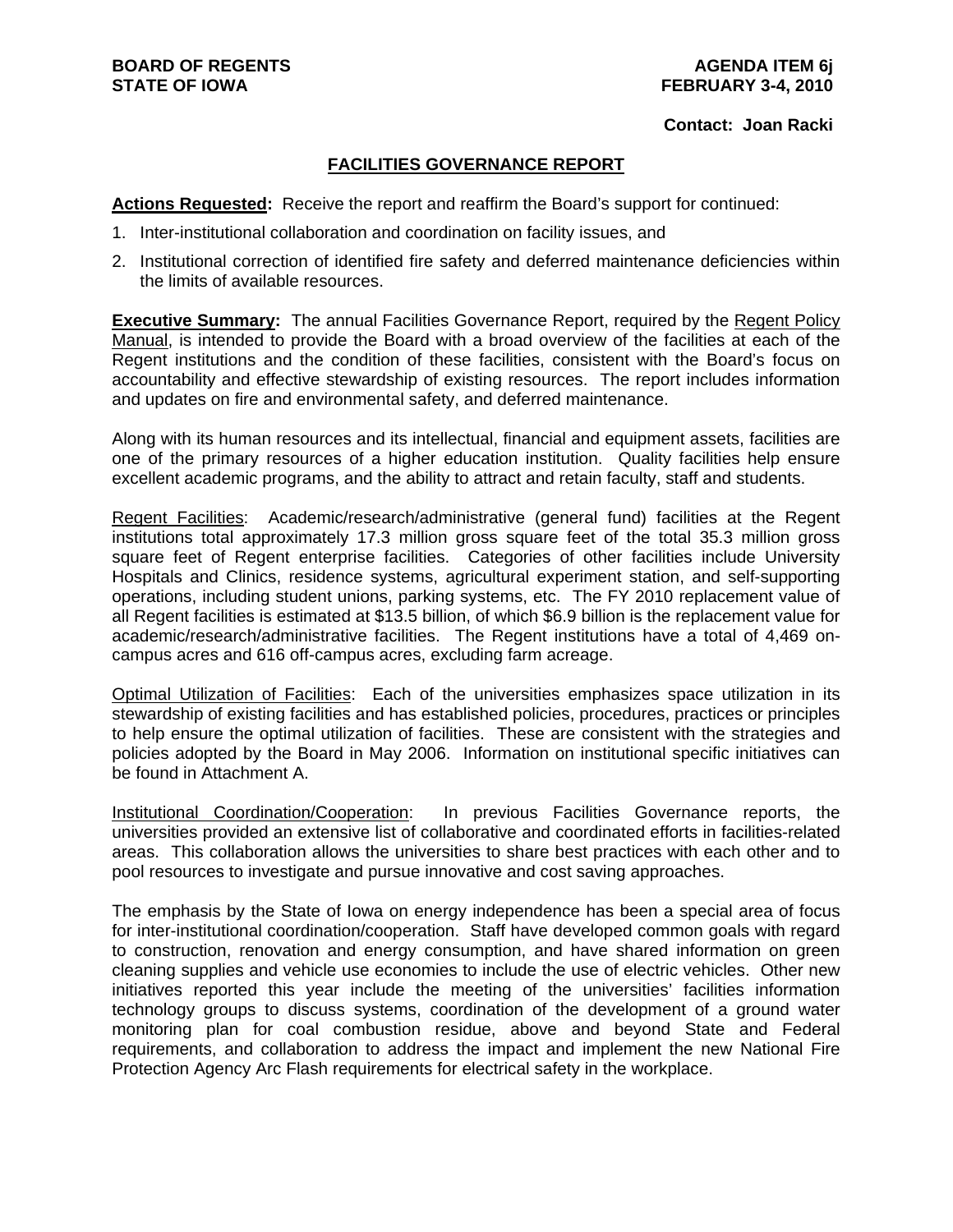#### **BOARD OF REGENTS AGENUS AGENDA ITEM 6j STATE OF IOWA** PAGE 2

Fire and Environmental Safety Deficiencies and Deferred Maintenance: Fire safety deficiencies (identified by the State Fire Marshal, other entities engaged in fire safety reviews, or institutional personnel) and deferred maintenance (repair or replacement of all, or a part of, an existing capital asset that was not repaired or replaced at the appropriate time because of a lack of funds) can be corrected as individual projects, incorporated into major renovations / rehabilitations, or eliminated through the demolition of structures. The Board's FY 2011 capital request, approved at its September 2009 meeting, includes \$50 million for individual projects to correct fire safety and deferred maintenance deficiencies as well as renovation projects which would correct deficiencies.

The State Fire Marshal's Office and other external entities have identified fire safety deficiencies in general fund facilities which the institutions have estimated would cost \$16.7 million to correct; this amount is lower than the amount (\$20.4 million) reported for Fall 2008.

Identified, potentially life-threatening fire safety deficiencies are promptly addressed and corrected, or facilities are closed until they can be made safe. Other identified deficiencies are prioritized for correction. Progress in addressing fire safety issues will continue to be challenged by new safety standards, aging buildings, and changes in building usage.

For Fall 2009, the Regent institutions report a total of \$509.0 million in deferred maintenance in general fund facilities and utilities, excluding on-going renovation projects, FY 2010 planned projects, and the deferred maintenance to be corrected as components of major renovation projects previously authorized. This total compares to the \$494.5 million reported for Fall 2008; this is an increase of \$14.5 million (2.9%). Further information is included in Attachment B.

**Report Organization:** The report includes the following attachments:

| Section                                                                         | Page |
|---------------------------------------------------------------------------------|------|
| <b>Attachment A - Background</b>                                                | 3    |
| <b>Attachment B - Fire and Environmental Safety</b><br>and Deferred Maintenance | 7    |
| Table 1                                                                         | 13   |
| Table 2                                                                         | 14   |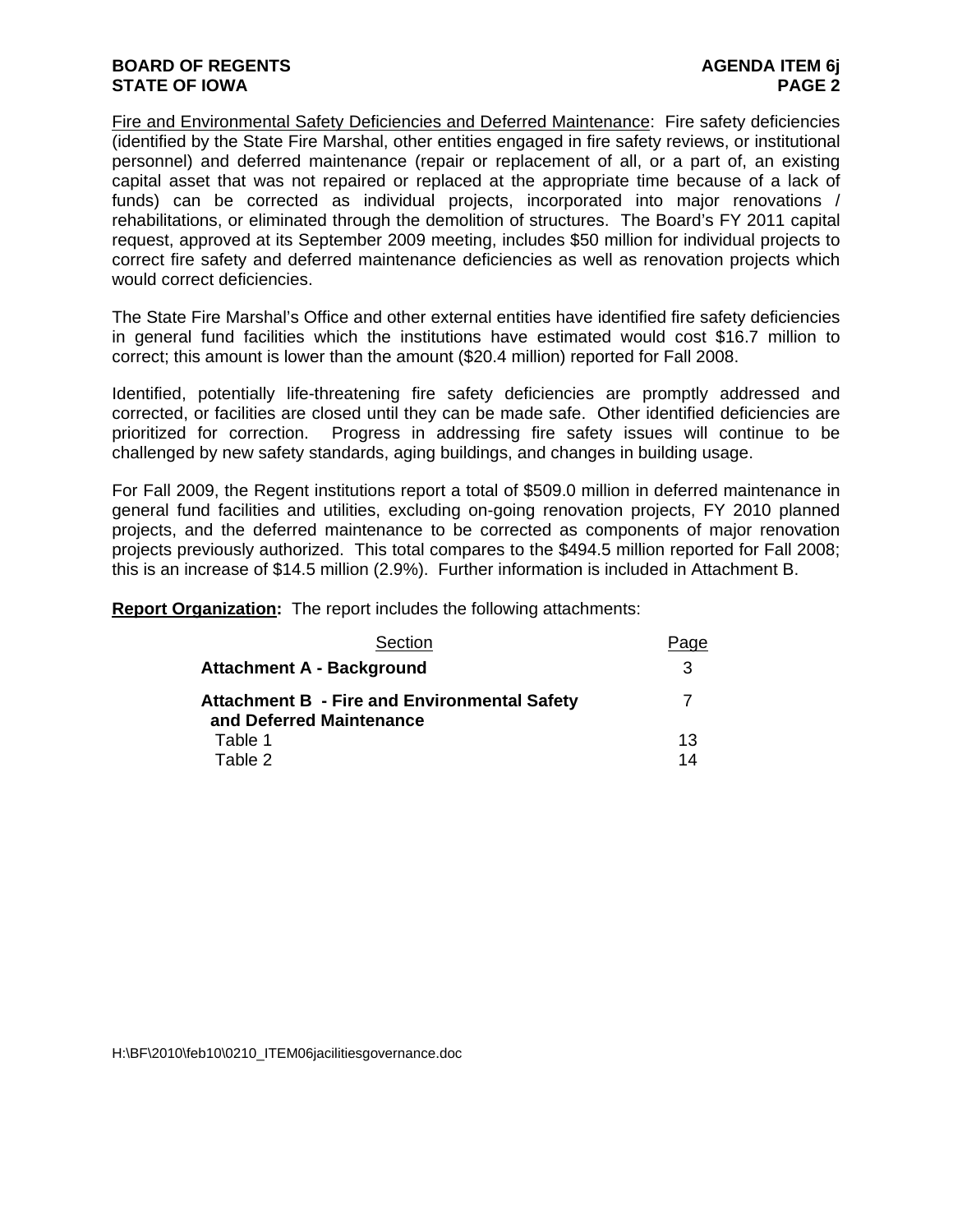#### **BACKGROUND**

**Campus Facilities:** Regent facilities total 35.3 million gross square feet (GSF); approximately 36.1 percent of the square footage was constructed during the period 1961-1980, as was approximately 35.4 percent of the 17.3 million GSF of academic/research/administrative space. (The newest of these facilities are now 30 years of age.) This construction "boom" was similar to the "boom" found among other higher education institutions in the United States.

The age of facilities is one of the factors contributing to the amount of deferred maintenance and the presence of fire safety deficiencies. Renovation provides a means to modernize facilities to meet current needs and to address deferred maintenance and fire safety deficiencies. The following table summarizes, by year of construction, the Regent institutional total gross square footage (GSF) and academic/research/administrative (including Oakdale) total GSF.

|                  |                                      |                     | Academic/Research/                   |                     |
|------------------|--------------------------------------|---------------------|--------------------------------------|---------------------|
|                  | <b>Regent Total Square</b>           |                     | <b>Administrative Square</b>         |                     |
|                  | Footage                              |                     | Footage*                             |                     |
| Years            | <b>GSF</b> of Intial<br>Construction | Percent<br>of Total | <b>GSF</b> of Intial<br>Construction | Percent of<br>Total |
|                  |                                      |                     |                                      |                     |
| Pre-1930         | 5,424,703                            | 15.35               | 3,747,229                            | 21.66               |
| 1931-1950        | 1,688,230                            | 4.78                | 958,743                              | 5.54                |
| 1951-1960        | 2,332,933                            | 6.60                | 903,631                              | 5.22                |
| 1961-1970        | 7,253,312                            | 20.52               | 2,879,976                            | 16.65               |
| 1971-1980        | 5,522,436                            | 15.62               | 3,234,990                            | 18.70               |
| 1981-1990        | 3,906,735                            | 11.05               | 1,645,727                            | 9.51                |
| 1991-2000        | 4,773,618                            | 13.51               | 2,063,040                            | 11.93               |
| $2001 - present$ | 4,444,640                            | 12.57               | 1,863,327                            | 10.77               |
|                  |                                      |                     |                                      |                     |
| Total<br>.       | 35,346,607                           | 100.00              | 17,296,663                           | 100.00              |

\*Includes Oakdale

The total square footage by institution, by function, is as follows:

|                  | SUI       | ISU                   | JNI       | <b>ISD</b> | <b>IBSSS</b> | Total      |
|------------------|-----------|-----------------------|-----------|------------|--------------|------------|
| Acad/Res/Admin   | 7,553,361 | 6,573,115             | 2,597,180 | 381,500    | 191,507      | 17,296,663 |
| <b>IUIHC</b>     | 3,459,253 |                       |           |            |              | 3,459,253  |
| <b>All Other</b> | 5,917,099 | 6,639,356             | 2,034,236 |            |              | 14,590,691 |
| Total            |           | 16,929,713 13,212,471 | 4,631,416 | 381,500    | 191,507      | 35,346,607 |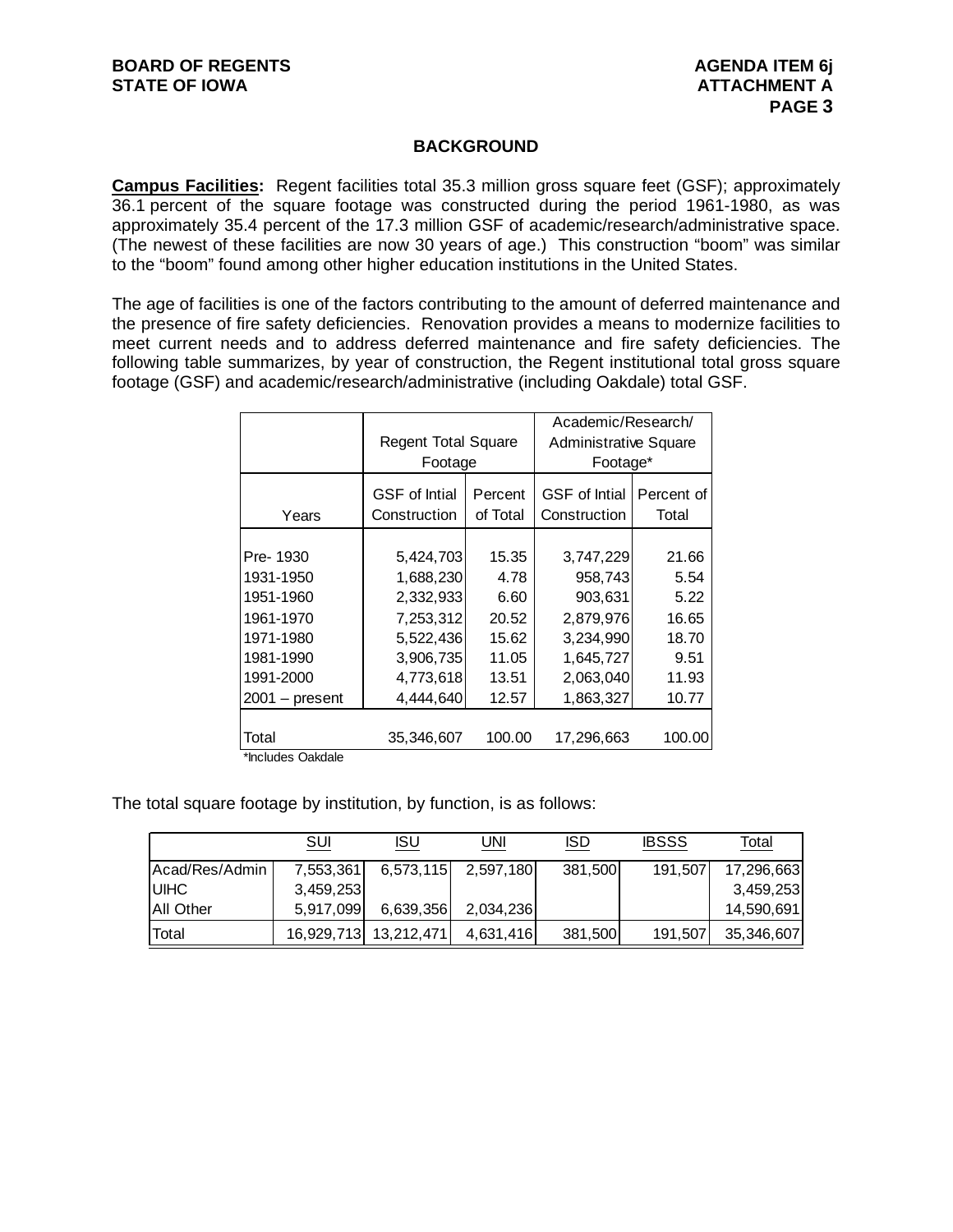#### **BOARD OF REGENTS AGENUS AGENDA ITEM 6j STATE OF IOWA ATTACHMENT A**

**Capital Expenditures:** Since FY 2005, the Regent institutions have expended almost \$1.2 billion for capital projects with project costs exceeding \$250,000.

|            |      |         |      | $($$ in millions) |      | Projects with Costs Exceeding \$250,000 - All Funds* |      |            |      |         |
|------------|------|---------|------|-------------------|------|------------------------------------------------------|------|------------|------|---------|
|            |      | FY 2005 |      | FY 2006           |      | FY 2007                                              |      | FY 2008    |      | FY 2009 |
|            | #    |         | #    |                   | #    |                                                      | #    |            | #    |         |
|            | Proj | Exp     | Proj | Exp               | Proj | Exp                                                  | Proj | Exp        | Proj | Exp     |
| SUI        | 183  | \$167.6 | 183  | \$168.1           | 147  | \$133.2                                              | 144  | \$<br>93.0 | 167  | \$162.1 |
| <b>ISU</b> | 60   | 45.7    | 69   | 38.6              | 61   | 62.4                                                 | 66   | 96.2       | 81   | 104.1   |
| <b>UNI</b> | 27   | 21.7    | 23   | 26.3              | 21   | 28.9                                                 | 22   | 24.9       | 28   | 21.8    |
| Total      | 270  | \$235.0 | 275  | \$233.0           | 229  | \$224.5                                              | 232  | \$214.1    | 276  | \$288.0 |

The following table compares institutional expenditures for FY 2005 – FY 2009.

\* As submitted by the institutions to the Board Office on capital project status reports.

The expenditures are from all sources of funds including capital appropriations; building renewal (repair) funds; institutional road funds; gifts and grants; income from treasurer's temporary investments; proceeds of academic building, dormitory, telecommunications, and other revenue bond issues; and university hospitals building usage funds and revenue bonds.

**Optimal Utilization of Facilities:** In May 2006**,** the Board adopted policies and procedures on the optimal utilization of facilities. To balance and align current space requests with long-range goals, decisions about space at the University of Iowa are reviewed and coordinated with the Campus Master Plan. In recent years, the Office of the Provost drafted a policy requiring colleges to identify the spaces used by researchers and to evaluate the effectiveness of space allocations. Facilities Management's Space Planning & Utilization unit works directly with the Office of the Provost, Office of the Vice President for Research, departmental executive officers and deans, and others on space allocations and assignments. The majority of day-to-day space needs are accommodated by reassigning existing space. However, as the University steps up its building renewal efforts and with many temporary reassignments due to flood damage, there are challenges in identifying swing space for the temporary relocation of the occupants while space is renovated. The University has launched its new Space Information Management System, a web-accessible database, which provides one central and reliable record of campus space.

Iowa State University reports that it has adopted policies, procedures and practices to provide for the optimal utilization of existing campus facilities. The University's Policy Manual states that space is a limited resource owned by the University and available for reallocation to support the University's mission. The University's approach emphasizes that the optimal use of space includes reallocation to meet the best use, remodeling when necessary to provide functionally appropriate facilities to meet program needs, and construction of new space if no other alternative is acceptable or available. One of the elements of the University's new Resource Management Model of budgeting is that units pay the full operating costs of the space they occupy and use. The University reports that departments have become more engaged in the preliminary planning and design of capital projects, and in the impact of decisions made at these early stages on a project's life cycle costs.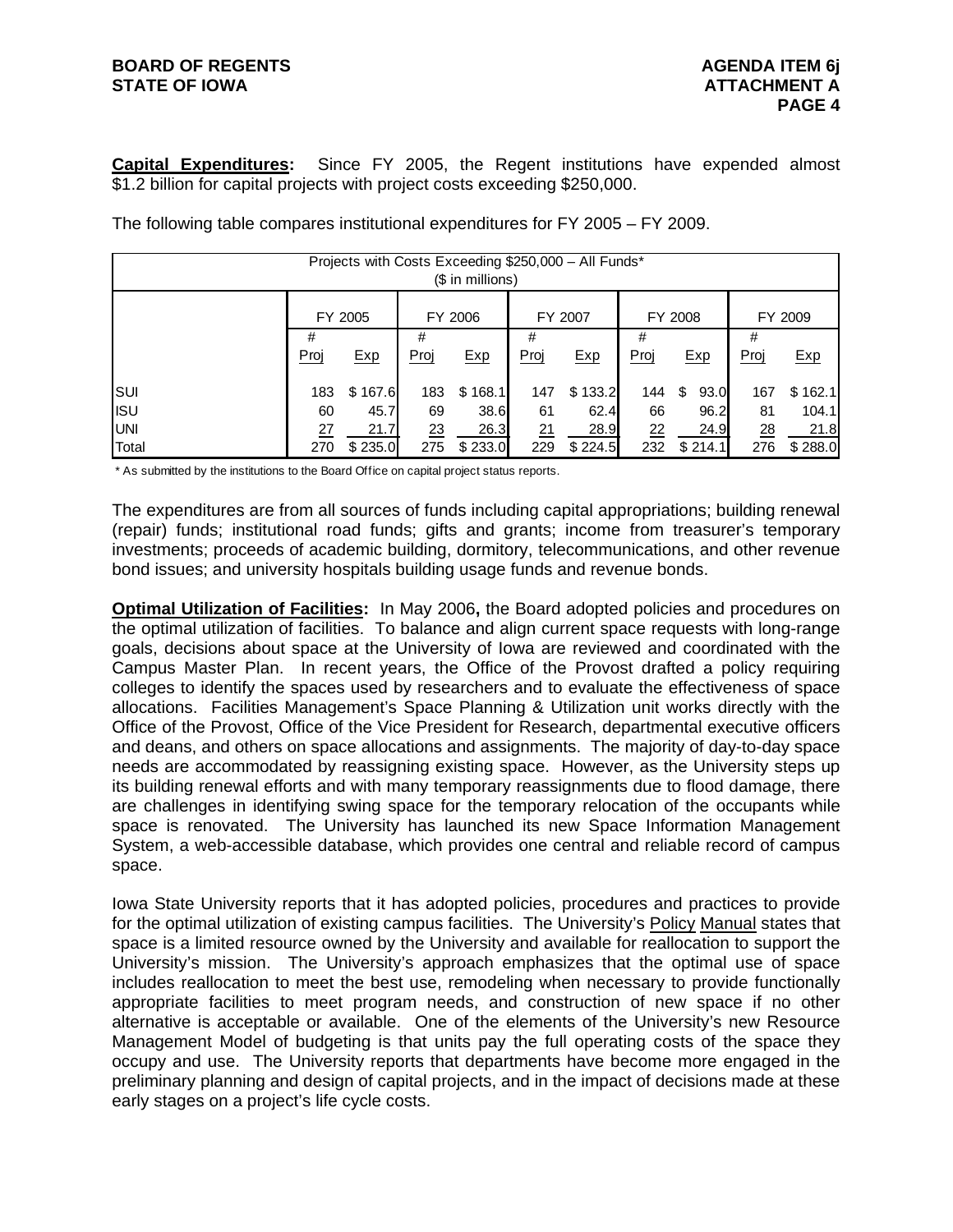The University of Northern Iowa has established policies and procedures stating that space on campus should be utilized for the maximum benefit of the entire University. All instructional space assignments are made by the Registrar's Office, which may assign University classrooms or laboratories to a specific college or department for priority use while retaining the authority to schedule the space when not in use. The University's Facilities Planning Advisory Committee serves as the recommending body to the President's Cabinet regarding space assignment and utilization, and capital program development and related issues.

The Iowa School for the Deaf utilizes its space as effectively as possible. Portions of facilities that are no longer needed for School functions have been leased out; the School reports that the relationships developed through these leases have been beneficial to all parties.

The Iowa Braille and Sight Saving School continues to implement the Task Force recommendations including a key recommendation that the School "continue to improve efficiency and effectiveness of services supported by the Vinton site, faculty and staff…" AmeriCorps NCCC established its North Central Regional site at the School in June, 2008. Renovation projects are underway to provide sufficient space to accommodate an increased number of corps members at the site.

**Institutional Cooperation / Coordination:** Iowa's public universities continue to work together and coordinate efforts related to facilities. This collaboration allows the universities to share best practices and to pool resources to investigate and pursue innovative and cost saving approaches. Regularly scheduled meetings are held for custodial operations, maintenance, utilities, energy management, design and construction, landscape services and interior design personnel. Iowa State University Facilities Planning and Management is responsible for the administration of capital projects at the two special schools and provides technical consultation as needed. Iowa State University's Environmental Health and Safety Office continues to provide training and monitors compliance for asbestos, lead, chemical management and safety policies at the special schools.

Some of the collaborative and coordinated efforts highlighted in this year's institutional reports are:

- Working to implement an online bidding system for capital improvement projects to improve sustainability and provide efficiencies.
- Coordinating the development of a ground water monitoring plan for coal combustion residue, above and beyond State and Federal requirements. (Monitoring operations will begin in 2010 with a plan to continue for three years or until new monitoring regulations are required.)
- Partnering among university utility, building maintenance, grounds, and custodial staffs on common issues.
- Sharing service contracts for environmental emissions testing, hazardous and universal waste disposal, electronic waste recycling, and boiler water chemical treatment.
- Cooperating on research and development of a shared cleaning chemical contract with an emphasis on green chemicals by the custodial staffs.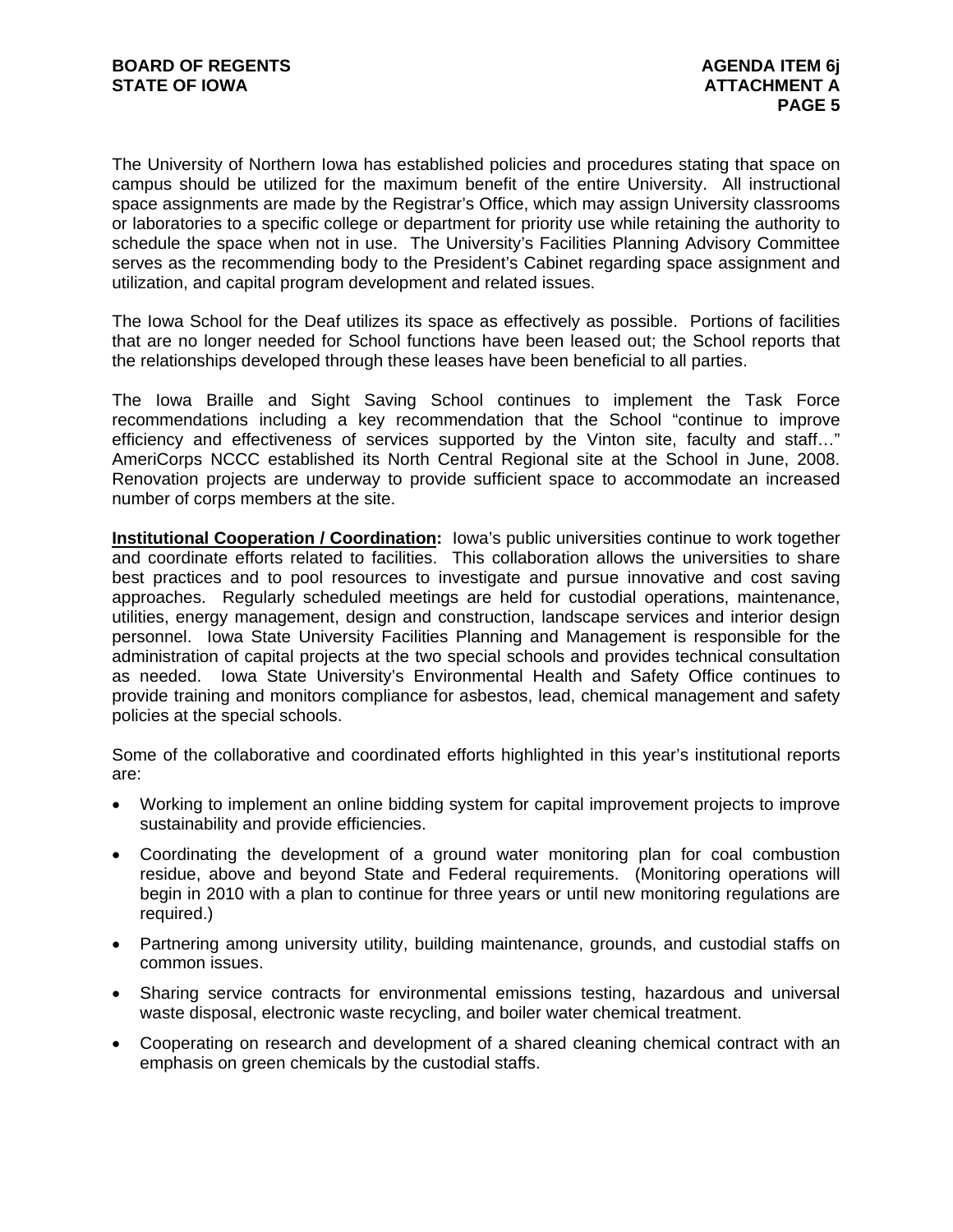# **BOARD OF REGENTS AGENDA ITEM 6j**

- Collaborating to address the impact and implement the new National Fire Protection Agency Arc Flash requirements for safety in the workplace. (An arc flash, an explosive release of energy, takes place when a fault condition or short circuit occurs.)
- Continuing to collaborate on the merit system classification series to allow for staff development and career paths for facilities personnel.

Iowa's public universities and special schools also continue to expand cooperation and sharing arrangements with the public entities (cities, counties, school districts, conversation boards) in the municipalities in which they are located.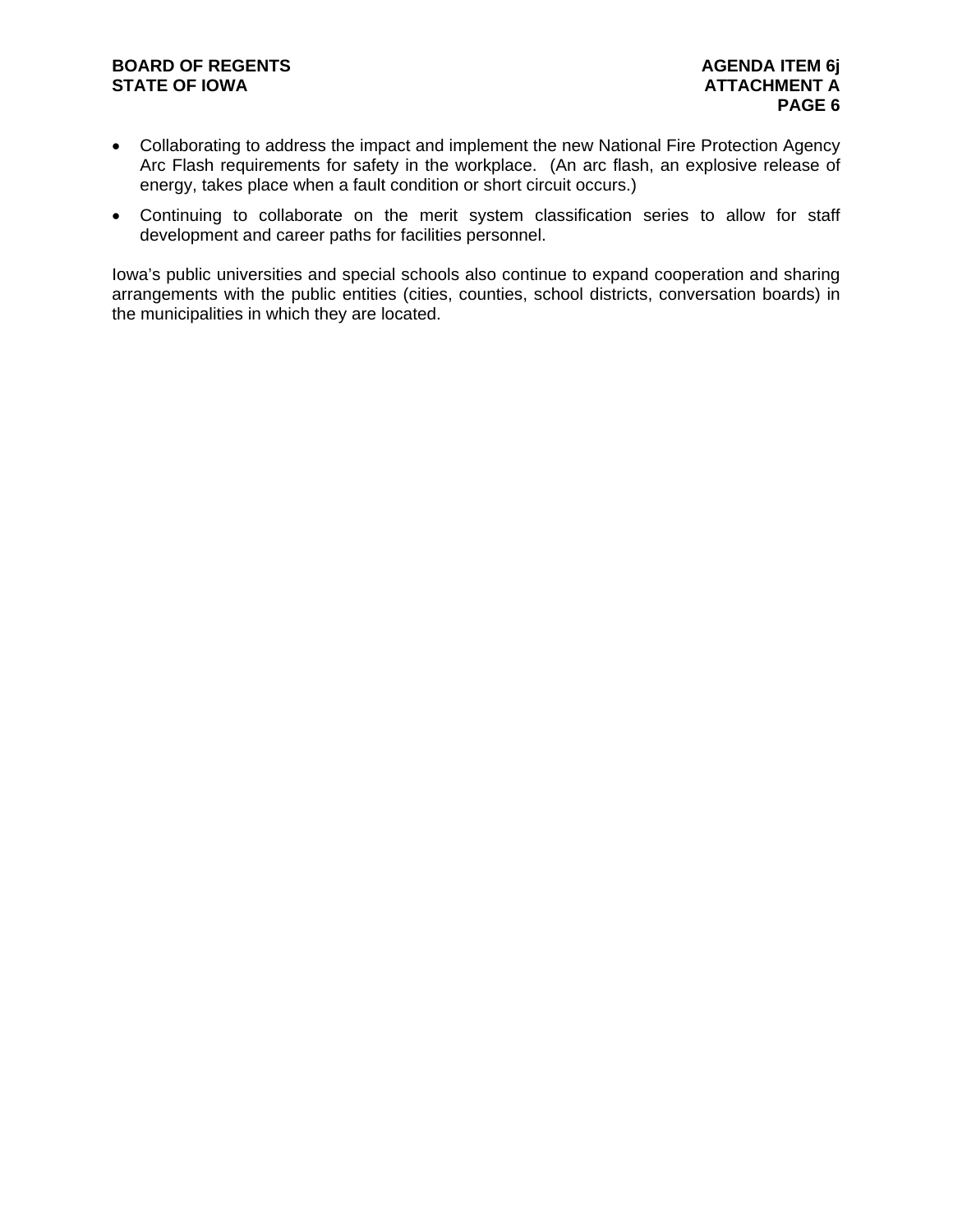#### **FIRE AND ENVIRONMENTAL SAFETY AND DEFERRED MAINTENANCE**

#### **BACKGROUND**

**Fire and Environmental Safety:** Fire and environmental safety standards are established by several agencies, including the State Fire Marshal and federal and state governmental regulatory entities. The State Fire Marshal's Office or other external entities may identify deficiencies during campus inspections, or campus personnel may note the deficiencies.

Potentially life-threatening deficiencies are promptly addressed and corrected, or the facilities are closed until they can be made safe. Lesser risks are prioritized using multiple factors including hazard assessments and regulatory requirements. Corrective work is undertaken as funds are available, or the fire safety improvements may be accomplished as part of a renovation project. Each year, there are subtractions to the list as work is accomplished. Additions to the list can result from the altered use of a space, which changes the applicable building code requirements, or the new identification of a deficiency due to different interpretations of the code. Thus, the amount needed to correct the deficiencies does not necessarily decline by the amount that institutions have expended since the previous inspection.

The Regent institutions cooperate with the State Fire Marshal's Office in establishing fire safety priorities; each institution has a systematic method for determining the priority of fire safety improvements to be undertaken. Citations from the Office can be classified as (1) user [housekeeping or procedural items such as use of a doorstop to prop open a door], (2) maintenance [items that require no design and minimal expense, such as door repairs], or (3) other deficiencies [items for which the correction requires an outlay of funds beyond facility management maintenance funds; these items are prioritized].

Environmental safety deficiencies may be identified by campus personnel and regulatory entities. Environmental safety issues include asbestos, lead, underground storage tanks, spill prevention control and countermeasure plans, storm water pollution protection plans, polychlorinated biphenyls (PCBs), mercury, the Clean Air Act, and radioactive sites.

**Deferred Maintenance:** For a number of years, the institutions and Board Office have used the following common definition: Deferred maintenance is the repair or replacement of all, or a part of, an existing capital asset that was not repaired or replaced at the appropriate time because of a lack of funds.

Deferred maintenance is dependent upon time and is sometimes referred to as "capital renewal backlog." Replacement of a building or infrastructure system or component when it should be replaced is building renewal, not deferred maintenance. Deferred maintenance results from inaction on normal maintenance, including planned and preventive maintenance, and renewal and replacement projects.

Adequate funding of regular maintenance can significantly extend the useful lives of facilities and their components. Adequate funding of building renewal is also needed to replace building components.

Deferred maintenance in higher education is a national problem and is partially the result of building booms that occurred during the 1960s and 1970s. The facilities built at that time have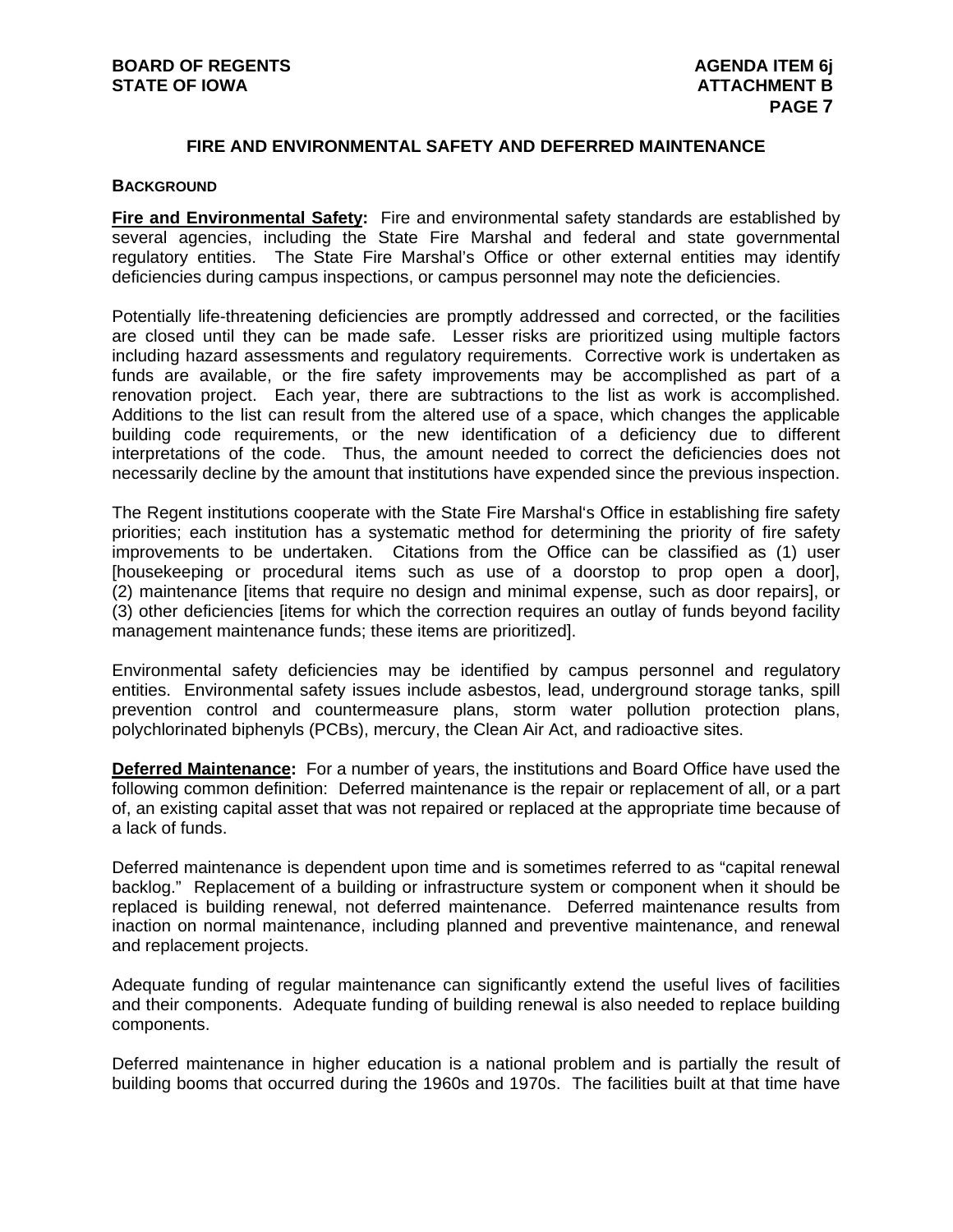aged and many of their component systems have reached the end of their design lives or have become obsolete.

**Funding Sources:** The Regent institutions have made major efforts to correct fire and environmental safety issues and deferred maintenance over the last several years and have received significant state assistance.

Major funding sources for fire safety and individual deferred maintenance projects (not including deferred maintenance items completed as part of renovations) completed from FY 1993 through FY 2009 at the universities and special schools include: general fund operating budgets (\$127.5 million), utility renewal and replacement funds (\$61.6 million), proceeds from academic building revenue bonds and capital appropriations (\$36.6 million), income from treasurer's temporary investments (\$23.4 million), and UIHC building usage funds (\$20.9 million).

**Building Repair Budgets:** As noted above, the largest source of funds to correct the identified. individual deficiencies has been operating budget building renewal (repair) funds. Thus, adequate funding of this item is a critical factor in reducing fire and environmental safety deficiencies and deferred maintenance, and minimizing future facility needs.

Operating budget building repair expenditures (current dollars) from FY 1990 through FY 2009 are shown in the graph below. The institutions indicated to the Board at its October 2009 meeting and highlighted in their institutional facilities governance submissions that the amounts initially budgeted for FY 2010 building repair/renewal would be significantly reduced to address the 10% reduction in operating appropriations. Specifics will be included in the revised FY 2010 operating budgets, which are scheduled to be presented to the Board at its April 2010 meeting.



**General Operating Fund Expenditures for Building Repairs All Regent Institutions**

\*UIHC not included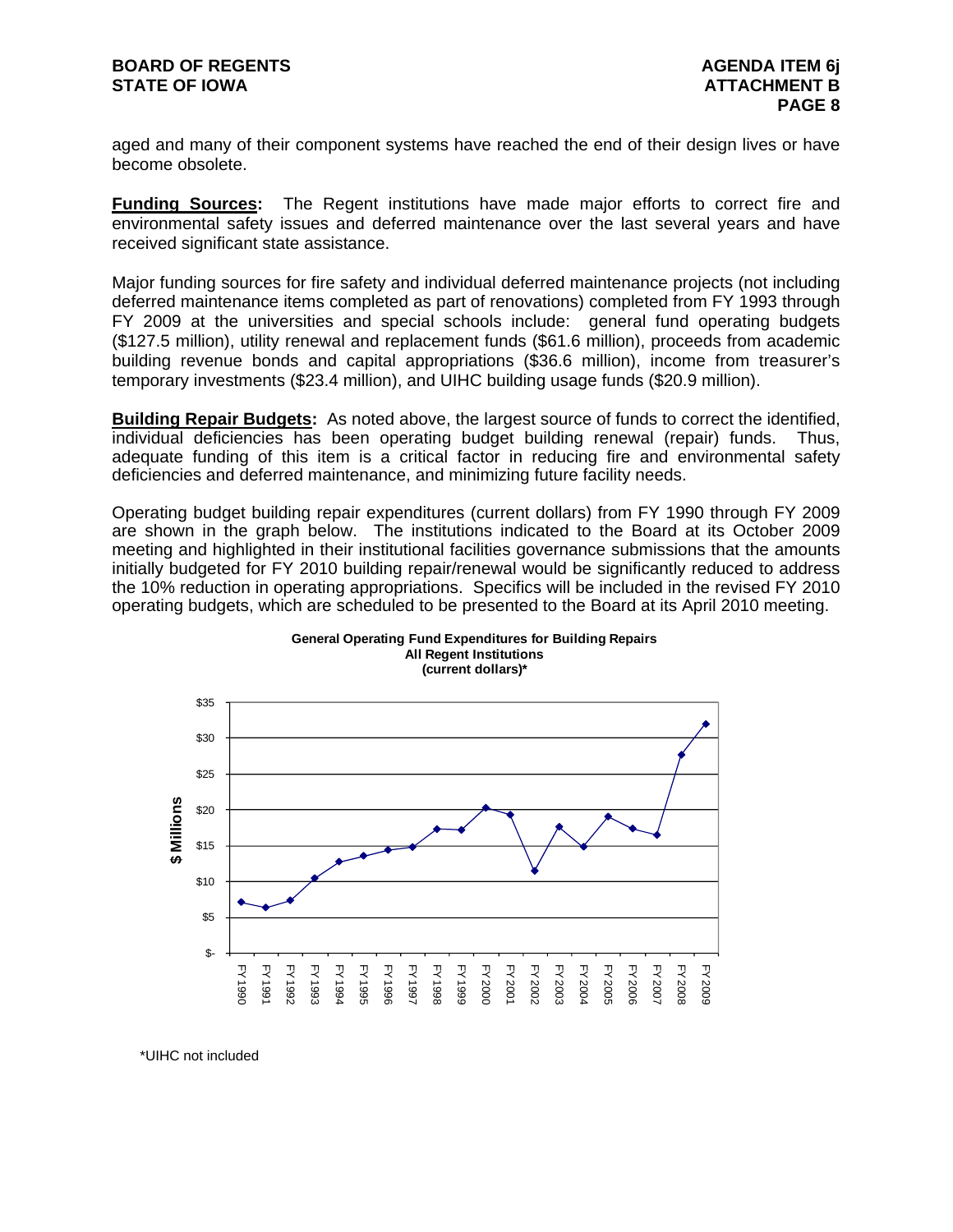FY 2009 expenditures represented less than 0.5% of that fiscal year's \$6.7 billion replacement value of the university and special school general educational facilities. According to national standards, this percentage should, at a minimum, be equal to 1% of the replacement value of the facilities to prevent their further deterioration.

#### **ANALYSIS**

The budget reductions of the mid-2000s led to an increase in deferred maintenance and hindered the institutions' capabilities to correct fire and environmental safety deficiencies. Maintenance cycles and preventative maintenance activities were delayed or eliminated, placing buildings and occupants more at-risk for unanticipated building system outages. The inabilities to make needed repairs/replacement of roofs, exterior building envelopes, windows, plumbing and electrical systems can cause further damage to the facilities, thus increasing the cost of future repairs. The FY 2010 appropriations reductions are likely to have a similar impact.

**Fire and Environmental Safety:** From FY 1993 (the first year in which data were collected) through FY 2009, fire safety projects completed totaled \$57.5 million in general fund facilities, including UIHC (an average of \$3.4 million per year). Projects planned for or continued in FY 2010 total \$3.6 million. Details on the Institutional data are shown on Table 1, Page 13.

The institutions indicate that \$16.7 million are needed to correct fire safety deficiencies in general fund and UIHC facilities identified in past inspections by the State Fire Marshal and other external entities as shown below.

#### **Additional Funding Needed to Correct Fire Safety Deficiencies Identified by External Entities<sup>1</sup> General Fund Facilities (\$ Thousands)**

**FIRE SAFETY DEFICIENCIES** 

|                        | <b>Fall 2009</b> |
|------------------------|------------------|
|                        | (FY 2010)        |
| SUI (includes Oakdale) | \$<br>6,221.8    |
| <b>UIHC</b>            |                  |
| <b>ISU</b>             | 9,666.6          |
| <b>UNI</b>             | 302.2            |
| ISD <sup>3</sup>       |                  |
| <b>IBSSS</b>           | 526.3            |
| Total                  | \$<br>16,716.9   |

<sup>1</sup>Includes items identified by State Fire Marshal's Office and other external entities; excludes w ork in buildings to be demolished, and for w hich w aivers from the State Fire Marshal are to be requested.

2Excludes w ork w hich w ould be included in the renovation of the east w ing of Giangreco Hall.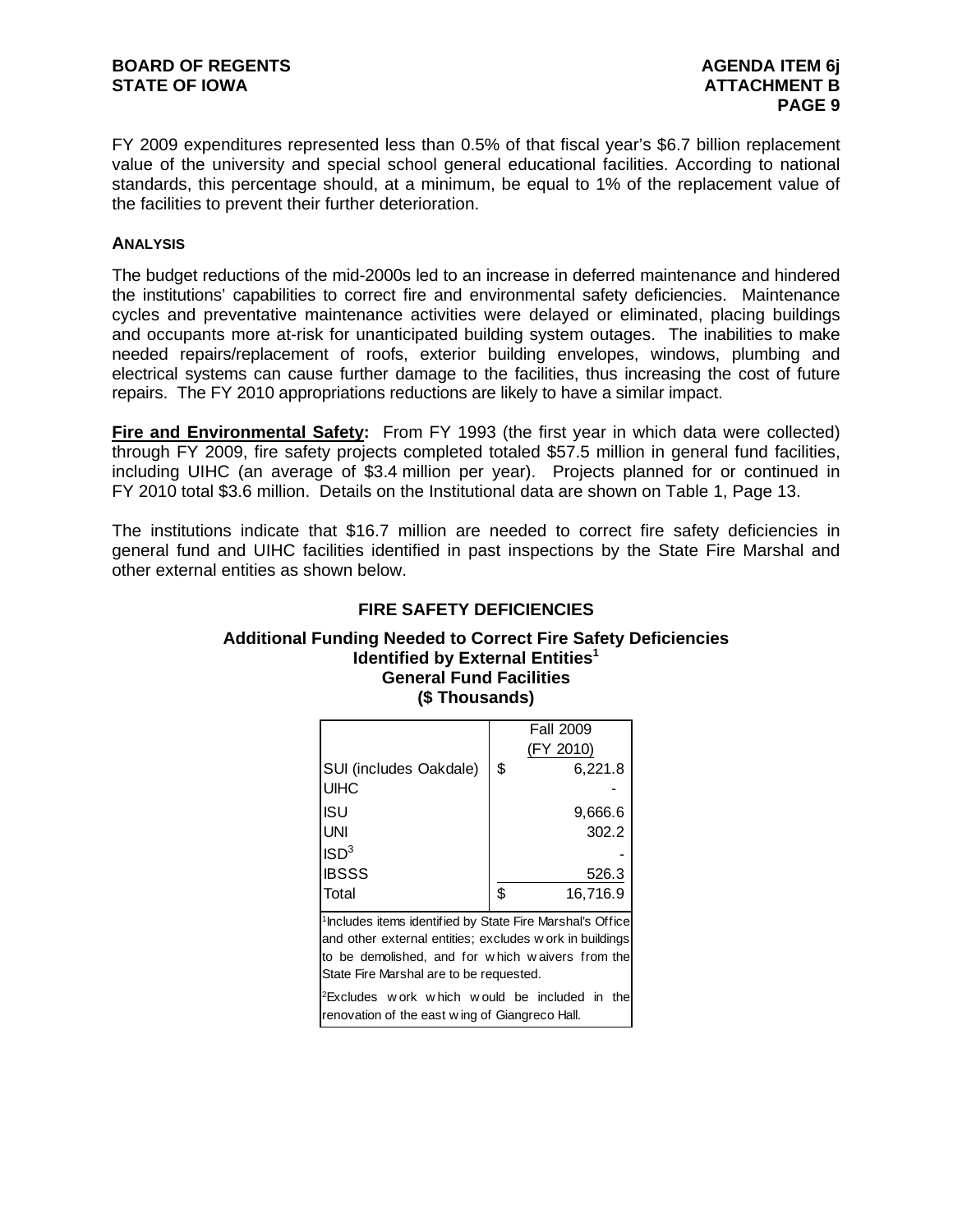The total amount reported is approximately \$3.7 million less than the amount reported last fall as the institutions addressed fire safety deficiencies previously identified within available resources. Considerable progress in addressing the deficiencies has been made at the University of Iowa and Iowa Braille and Sight Saving School.

At the University of Iowa, significant progress towards a safer campus was achieved in FY 2009. Improvements were made to the Fieldhouse, Van Allen Hall, Medical Research Facility, Calvin Hall and the Main Library, among other facilities.

Significant progress is also being made at the Iowa Braille and Sight Saving School where sprinklers are being installed in Rice and Palmer Halls, which house AmeriCorps NCCC members. The sprinklering was a requirement of the State Fire Marshal due to a change in occupancy of the buildings.

Renovation projects (recent, current, funded or planned) have corrected or will correct many fire safety deficiencies. The demolition of campus facilities can also remove fire safety deficiencies. For example, more than \$780,000 in fire safety deficiencies were eliminated through the demolition of the International Center at the University of Iowa, which is the site on which the new College of Public Health Academic Building is being constructed.

The dollar amount for correction of deficiencies at Iowa State University represents a "worsecase scenario." The State Fire Marshal's Office has indicated, in its inspection reports, that selfclosing devices on all doors leading to exits could be installed or the building sprinkled. The cost for sprinklers is included in the University's report; however, the University has recently indicated that, based upon current monies, that it is likely that sprinklers would be installed only when a building undergoes significant renovation. In the buildings not scheduled for renovations, the University would install self-closing devices as funding is identified.

The institutions report that they have developed the necessary plans to address campus environmental safety issues.

**Deferred Maintenance:** From FY 1993 through FY 2009, deferred maintenance totaling \$231.2 million (an average of \$13.6 million per year) was corrected in Regent general fund buildings and utilities, not including deferred maintenance corrected as part of renovations. Projects planned for or continued in FY 2010 total \$26.3 million. Institutional data are shown in Table 2, Page 14. Major renovation projects which have corrected or will correct a significant amount of deferred maintenance are also included I n Table 2.

The table on page 12 summarizes the deferred maintenance reported by the institutions. (Dollar amounts for projects planned to be undertaken in FY 2010 and the deferred maintenance components of ongoing and funded renovation projects are not included.)

The amount of deferred maintenance reported for Fall 2009 is \$14.5 million (2.9%) higher than the amount reported for Fall 2008. The total amount increased from \$494.5 million to \$509.0 million.

The University of Iowa, Iowa School for the Deaf and Iowa Braille and Sight Saving School report increases of greater than five percent in the dollar amount needed to correct deferred maintenance (Fall 2008 to Fall 2009). Iowa State University reports only a slight increase and the University of Northern Iowa reports almost a six percent decrease in the dollar value.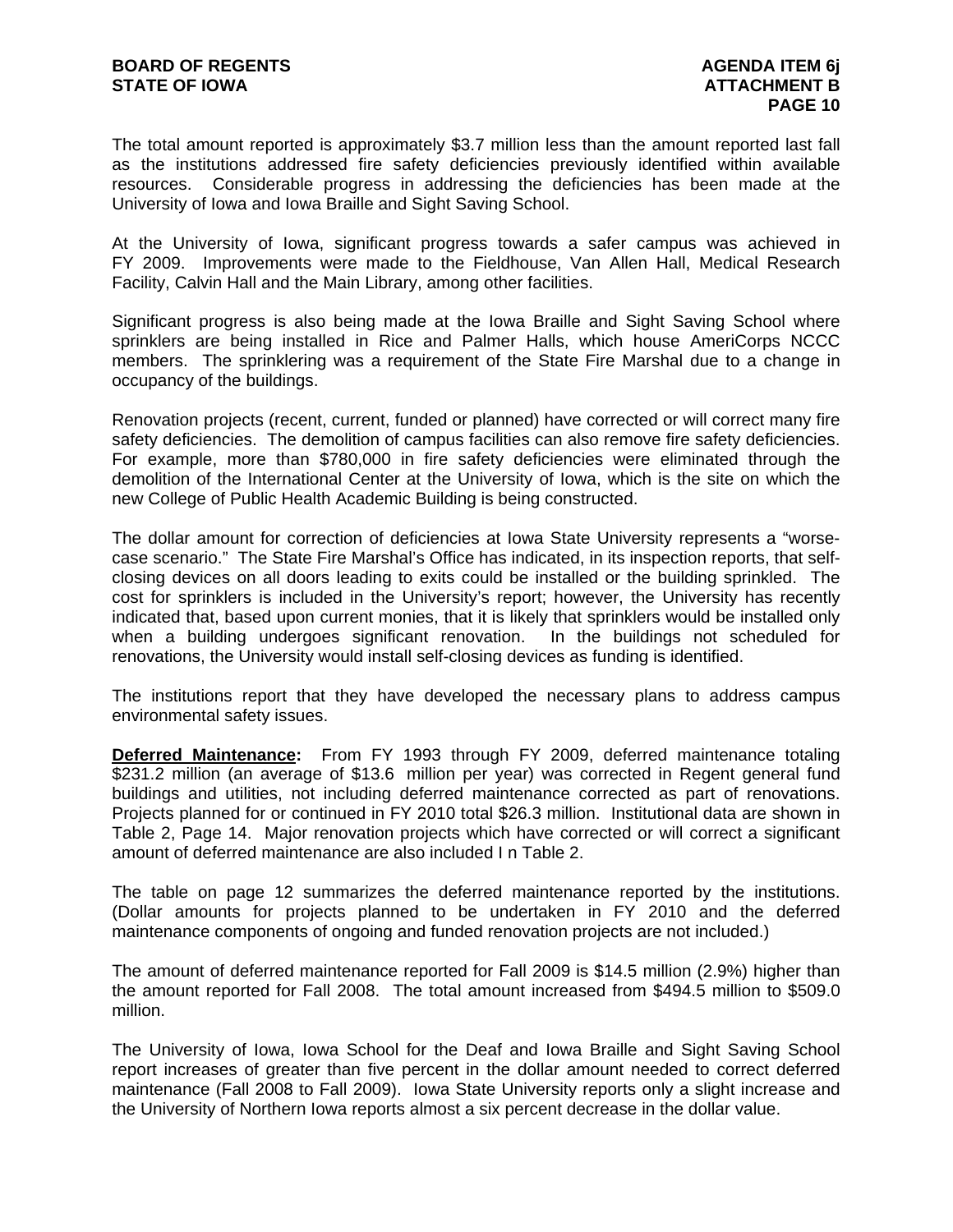In exercising its facilities stewardship responsibilities, the University of Iowa relies on four basic strategies: 1) ongoing maintenance and operational care of existing facilities, 2) reinvestment in the renewal of long-term physical assets, 3) reduction of the backlog of deferred maintenance, and 4) decommissioning of obsolescent facilities or those with substantial deferred maintenance.

The University of Iowa contracted in 2004 with ISES (a Stone Mountain, Georgia firm) to conduct a facilities assessment. In FY 2009, the University brought ISES back to assess twenty general fund buildings. Of those building, 17 were being re-inspected. The three buildings being inspected for the first time added about \$65 million in deferred maintenance. The reinspected buildings added a number of elevator projects, and window and curtain-wall restoration projects. Buildings with a pending major renovation were included to provide the most current information available, should the renovations move forward. The FY 2009 inspection also moved about \$19 million from the capital renewal inventory into deferred maintenance. Plans are in place to continue the assessments, although the FY 2010 budget reversion will defer the completion of the assessment of the remainder of the general fund buildings.

The University of Iowa plans to demolish Oakdale Hall, the current home of the State Hygienic Laboratory and other entities. This demolition will eliminate slightly less than \$40 million in deferred maintenance, according to the University. (Last year's report included the dollar amount of deferred maintenance in Oakdale Hall.)

Iowa State University reports that it has a comprehensive, systematic process for identifying its deferred maintenance needs. The methodology involves assessing all general fund buildings in eight different categories. The assessment takes into account the replacement value of the building, the value of the sub-systems within the building, the age of the building and its systems, and the condition of those systems. The process was expanded during FY 2005 to also include building specific assessments to create project estimates for repair and replacement of building system components, such as an air handler, exterior building entrance steps, etc.; the data are entered into the facilities management system which provides data base management.

In FY 2008, the deferred maintenance needs for each building at the University of Northern Iowa were updated from 2003 survey maintenance data, with input by custodial staff and maintenance personnel, and the buildings' occupants. Deferred maintenance was identified by category, i.e. roofs, interiors, etc.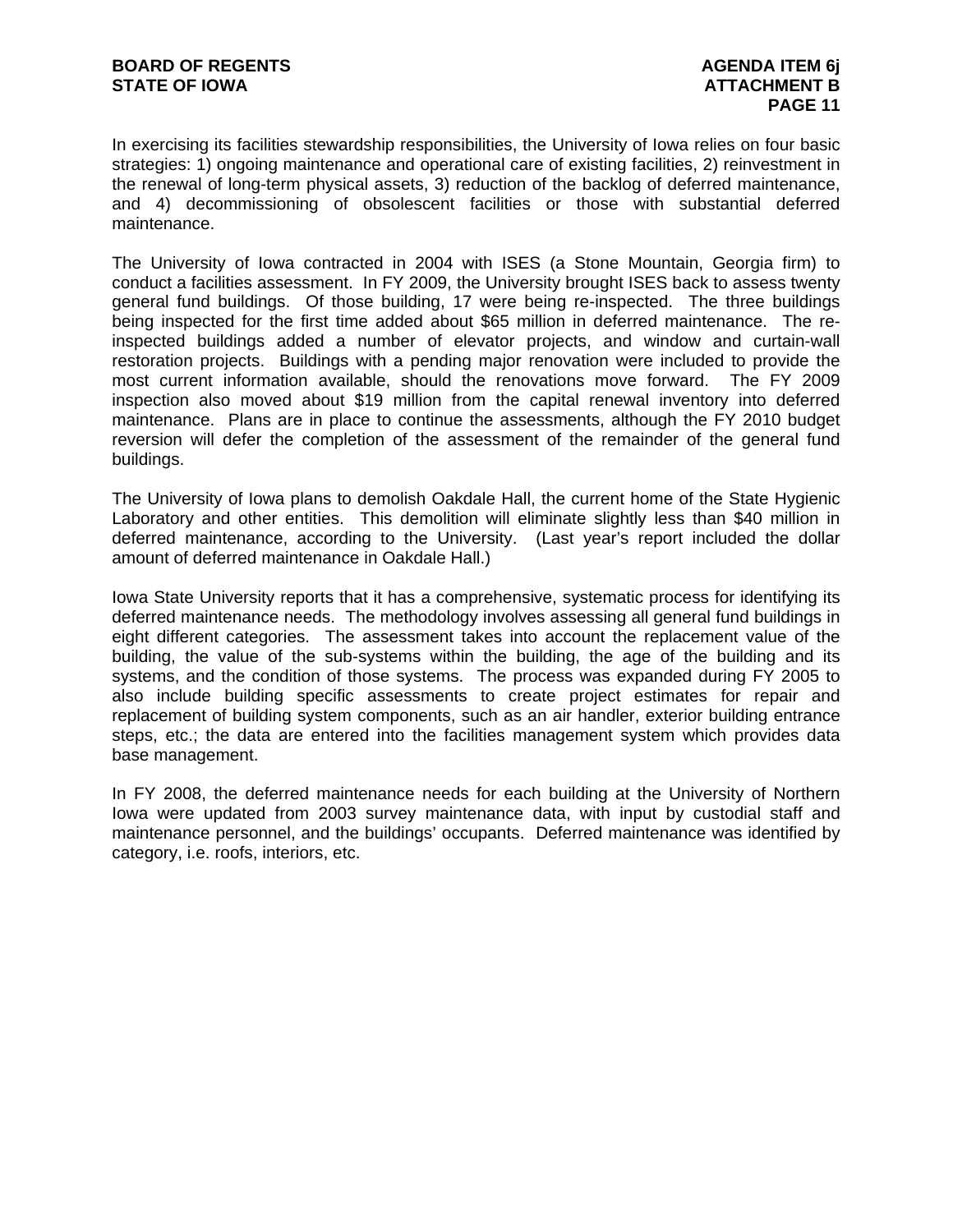### **Total Deferred Maintenance General Fund Facilities and Utilities Fall 20091 (\$ Thousands)**

|                                                            | SUI <sup>3</sup> | <b>ISU</b>     | <b>UNI</b> |      | <b>ISD</b> |     | <b>IBSSS</b> | Total       |
|------------------------------------------------------------|------------------|----------------|------------|------|------------|-----|--------------|-------------|
| <b>Individual Projects</b>                                 |                  |                |            |      |            |     |              |             |
| Buildings <sup>2</sup>                                     | \$<br>91.112.8   | \$182,216.7    | \$14,602.3 |      | \$629.0    |     | \$687.5      | \$289,248.3 |
| <b>Utilities</b>                                           | 40.045.0         | 9,953.5        | 1,052.9    |      | 1,250.0    |     | 33.0         | 52,334.4    |
| Subtotal                                                   | \$131,157.8      | \$192,170.2    | \$15,655.2 |      | \$1,879.0  |     | \$720.5      | \$341,582.7 |
| Included within Five Year Capital Plan (FY 2011 - FY 2015) |                  |                |            |      |            |     |              |             |
| Buildings <sup>2</sup>                                     | \$93,380.0       | \$10,958.0     | \$47,482.4 | - \$ |            | \$  |              | \$151,820.4 |
| <b>Utilities</b>                                           |                  |                | 15,564.1   |      |            |     |              | 15,564.1    |
| Subtotal                                                   | \$<br>93.380.0   | \$<br>10,958.0 | \$63,046.5 | -\$  |            | \$. |              | \$167,384.5 |
| <b>Grand Total</b>                                         |                  |                |            |      |            |     |              |             |
| <b>Buildings</b>                                           | \$184,492.8      | \$193,174.7    | \$62,084.7 |      | \$629.0    |     | \$687.5      | \$441,068.7 |
| <b>Utilities</b>                                           | 40,045.0         | 9,953.5        | 16,617.0   |      | 1,250.0    |     | 33.0         | 67,898.5    |
| Total                                                      | \$224,537.8      | \$203,128.2    | \$78,701.7 |      | \$1,879.0  |     | \$720.5      | \$508,967.2 |

 1Excludes dollar amounts for projects to be undertaken in FY 2010, those to be funded through previously authorized 2Includes site w ork. academic building revenue bonds; and the deferred maintenance components of ongoing renovation projects.

<sup>3</sup>Excludes Oakdale Hall, w hhich is anticipated to be demolished upon completion of the new Hygienic

 Laboratory. Also excludes deferred maintenance in the Art Building East and Hancher/Voxman/Clapp for w hich the Board has authorized the University to pursue replacement options.

The University of Iowa Hospitals and Clinics has not reported any deferred maintenance and indicates that it does not have any maintenance needs that meet the definition of deferred maintenance.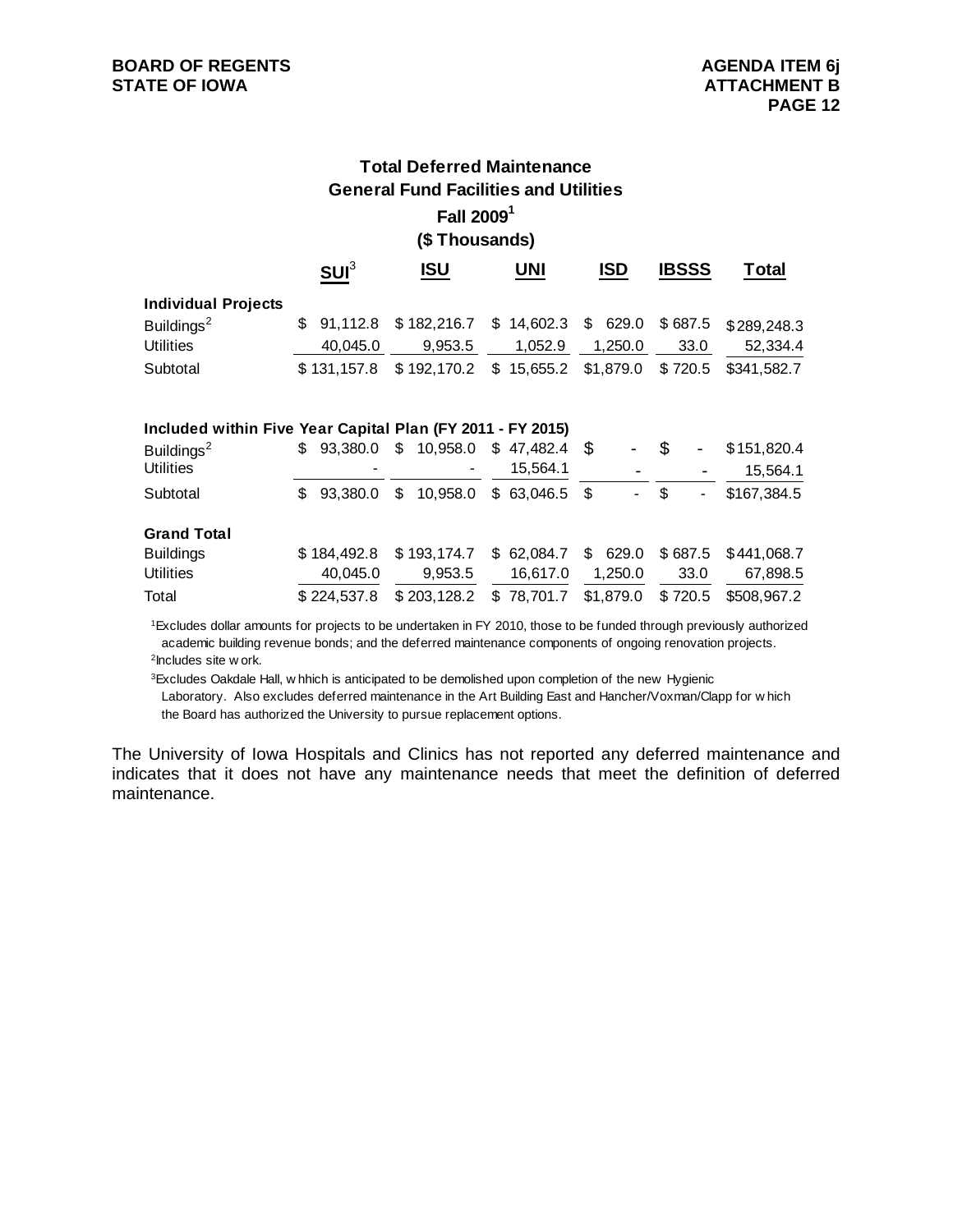|                                                                                                                                                                                                                                                                                                                                                                                        |   |                     |   | GENERAL FUND FACILITIES<br>FIRE SAFETY PROJECTS*<br>(\$Thousands) |   |                        |   |                |                        |                 |                     |  |
|----------------------------------------------------------------------------------------------------------------------------------------------------------------------------------------------------------------------------------------------------------------------------------------------------------------------------------------------------------------------------------------|---|---------------------|---|-------------------------------------------------------------------|---|------------------------|---|----------------|------------------------|-----------------|---------------------|--|
| <b>Projects:</b>                                                                                                                                                                                                                                                                                                                                                                       |   | <b>SUI</b> **       |   | <b>UIHC</b>                                                       |   | $\overline{\text{SD}}$ |   | 킭              | $\overline{\text{SD}}$ | <b>IBSSS</b>    | <b>Total</b>        |  |
| Completed Projects:                                                                                                                                                                                                                                                                                                                                                                    |   |                     |   |                                                                   |   |                        |   |                |                        |                 |                     |  |
| FY 1993                                                                                                                                                                                                                                                                                                                                                                                | ↮ | 1,476.5             | ക | 507.3                                                             | ↔ | 1,135.6                | ↮ | 551.3          |                        | 11.0<br>↮       | 3,681.7<br>↮        |  |
| FY 1994                                                                                                                                                                                                                                                                                                                                                                                |   | 721.2               |   | 619.2                                                             |   | 365.6                  |   | 447.3          | 111.5<br>↮             | 6.9             | 2,271.7             |  |
| FY 1995                                                                                                                                                                                                                                                                                                                                                                                |   | 1,664.2             |   | 619.4                                                             |   | 153.6                  |   | 62.5           | 97.5                   | 10.9            | 2,608.1             |  |
| FY 1996                                                                                                                                                                                                                                                                                                                                                                                |   | 2,233.4             |   | 55.0                                                              |   | 2,163.7                |   | 83.6           | 211.5                  | 4.0             | 4,751.2             |  |
|                                                                                                                                                                                                                                                                                                                                                                                        |   | 1,320.0             |   | 380.0                                                             |   | 235.8                  |   | 63.8           | 91.5                   | 41.2            | 2,132.3             |  |
|                                                                                                                                                                                                                                                                                                                                                                                        |   | 1,401.0             |   | 1,552.3                                                           |   | 735.9                  |   | 126.3          | 125.0                  | $\overline{8}$  | 3,948.6             |  |
|                                                                                                                                                                                                                                                                                                                                                                                        |   | 1,696.0             |   | 1,880.8                                                           |   | 288.0                  |   | 12.2           | 225.0                  | $\frac{84}{10}$ | 4,110.4             |  |
|                                                                                                                                                                                                                                                                                                                                                                                        |   | 1,272.0             |   | 2,335.0                                                           |   | 219.0                  |   | 64.3           | 12.0                   |                 | 3,903.3             |  |
|                                                                                                                                                                                                                                                                                                                                                                                        |   | 944.0               |   | 2,071.7                                                           |   | 538.3                  |   | 77.5           | $\frac{0}{1}$          |                 | 3,632.5             |  |
|                                                                                                                                                                                                                                                                                                                                                                                        |   | 718.0               |   | 1,322.7                                                           |   | 542.8                  |   | 8.2            | 25.0                   |                 | 2,616.7             |  |
|                                                                                                                                                                                                                                                                                                                                                                                        |   | 930.0               |   | 1,377.0                                                           |   | 336.9                  |   | 26.3           | 23.0                   | 65.0            | 2,758.2             |  |
|                                                                                                                                                                                                                                                                                                                                                                                        |   | 1,554.5             |   | 915.9                                                             |   | 295.5                  |   | 25.0           | 6.0                    |                 | 2,796.9             |  |
|                                                                                                                                                                                                                                                                                                                                                                                        |   | 1,502.0             |   | 2,103.0                                                           |   | 177.0                  |   | 25.0           | 25.0                   |                 | 3,832.0             |  |
| 7998<br>1998 2007<br>1998 2008 2008 2009<br>1998 2008 2008 2007<br>10208 2009 2007<br>10208 2007                                                                                                                                                                                                                                                                                       |   | 1,637.0             |   | 2,058.6                                                           |   | 215.9                  |   | 30.0           |                        | $\ddot{ }$ :7   | 3,943.2             |  |
|                                                                                                                                                                                                                                                                                                                                                                                        |   | 978.3               |   | 650.0                                                             |   | 928.6                  |   | 36.0           | 75.0                   | 4.7             | 2,672.6             |  |
| FY 2008                                                                                                                                                                                                                                                                                                                                                                                |   | 1,128.2             |   | 676.4                                                             |   | 470.0                  |   | 80.2           | 700.0                  | 343.3           | 3,398.1<br>$***$    |  |
| FY 2009                                                                                                                                                                                                                                                                                                                                                                                |   | 1,373.0             |   | 1,760.1                                                           |   | 700.5                  |   | 80.2           | 30.0                   | 507.3           | 4,451.1             |  |
| Subtotal                                                                                                                                                                                                                                                                                                                                                                               | ↮ | 22,549.3            | ↮ | 20,884.4                                                          | ↮ | 9,502.7                | ↮ | 1,99.7         | \$1,759.0              | 1,013.5<br>↔    | 57,508.6<br>↮       |  |
| $\circ$<br>Projects Planned for or Continued in FY 201                                                                                                                                                                                                                                                                                                                                 | ↮ | 1,493.1             | ↮ | ı                                                                 | ↮ | 370.0                  | ↮ | 75.0           | 583.0<br>↔             | 1,036.3<br>↔    | 3,557.4<br>↮        |  |
| Total                                                                                                                                                                                                                                                                                                                                                                                  | ↮ | 24,042.4            | ↮ | 20,884.4                                                          | ↮ | 9,872.7                | ↮ | 1,874.7        | \$2,342.0              | 2,049.8<br>မာ   | 61,066.0<br>မာ      |  |
| Income from Treasurer's Temporary Investments<br>Building Renewal / General University<br>By Source of Funds:                                                                                                                                                                                                                                                                          | ↮ | 7,639.5<br>11,686.1 |   |                                                                   | ↮ | 5,139.5<br>542.8       | ↮ | 872.6<br>174.8 | 721.0<br>↮             | 1,711.5<br>↮    | 20,130.7<br>↔       |  |
| Academic Building Revenue Bonds                                                                                                                                                                                                                                                                                                                                                        |   | 3,152.8             |   |                                                                   |   | 2,794.4                |   | 826.0          |                        |                 | 8,357.1<br>6,773.2  |  |
| University Hospital Building Usage Funds<br>Special and Capital Appropriations                                                                                                                                                                                                                                                                                                         |   | 1,000.0             | ↮ | 20,884.4                                                          |   | 1,000.0                |   |                | 885.0                  | 277.3           | 20,884.4<br>3,162.3 |  |
| Other                                                                                                                                                                                                                                                                                                                                                                                  |   | 564.0               |   |                                                                   |   | 396.0                  |   | $\frac{3}{2}$  | 736.0                  | 61.0            | 1,758.3             |  |
| Total                                                                                                                                                                                                                                                                                                                                                                                  | ↮ | 24,607.6            | ↮ | 20,884.4                                                          | ↮ | 9,872.7                | ↮ | 1,874.7        | \$2,342.0              | \$2,049.8       | 61,066.0<br>€       |  |
| "Sul - Excludes UIHC, includes projects approved and funded for FY 93 - FY 03; for FY 1993 also includes projects completed with Academic Building Revenue Bonds, 1991. Includes fire safety improvements<br>in Old Capitol - Fire Restoration and Buildings Improvements and Chemistry Renovation projects.<br>*Does not include fire safety components of major renovation projects. |   |                     |   |                                                                   |   |                        |   |                |                        |                 |                     |  |
|                                                                                                                                                                                                                                                                                                                                                                                        |   |                     |   |                                                                   |   |                        |   |                |                        |                 |                     |  |

**BOARD OF REGENTS, STATE OF IOWA<br>FIRE SAFETY PROJECTS\***<br>GENERAL FUND FACILITIES<br>(\$ Thousands) **BOARD OF REGENTS, STATE OF IOWA**TABLE<sub>1</sub> **TABLE 1**

 **PAGE 13**

\*\*\*Includes fire safety components of renovation projects.